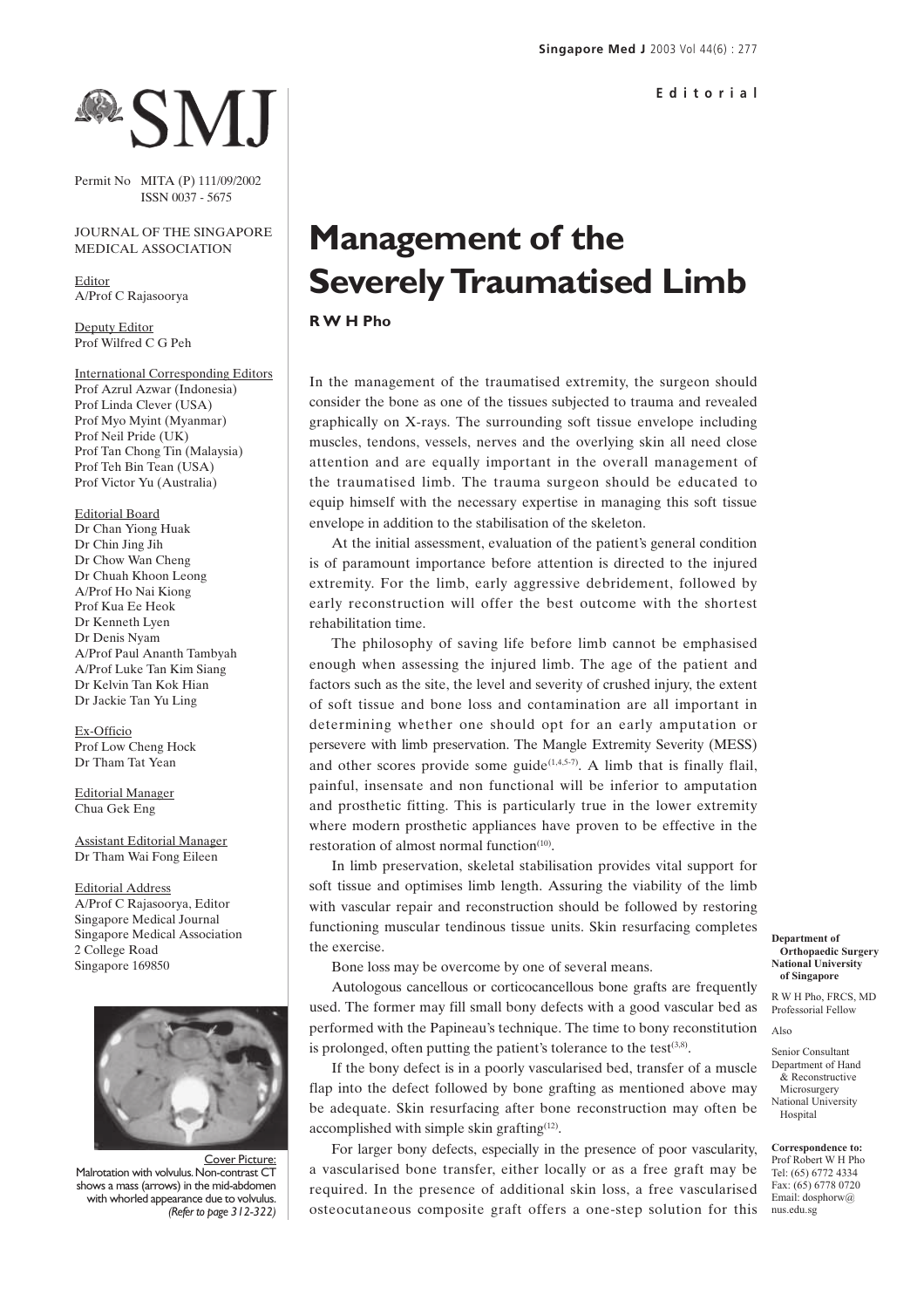difficult and challenging problem. This topic is further discussed by Y Imran et al in this issue of the journal.

The behaviour of vascularised versus non vascularised bone grafts have been elegantly studied both experimentally and clinically $(2,9,11)$ . Time to bony union, bone hypertrophy, bone strength and its ability to remodel are all superior in the former. The vascularised bone graft brings in new blood supply and with it the ability to overcome local infection as well as facilitating rapid bony incorporation and restoration of strength to the construct.

The advantages of a vascularised bone graft in a traumatised limb may be summarised as follows:

- a) It provides a strong living internal splint that can bridge large bony defects.
- b) It introduces new vasculature to an avascular bed.
- c) The vascularity can overcome local low grade infection.
- d) It can be transferred with overlying skin to deal with skin defects at the injured site.

The two commonly used vascularised bone grafts are the iliac crest and the fibula, both of which can be raised with muscle and overlying skin as composite osteocutaneous flaps. The vascularity to the skin may be used as a monitor for the viability of the underlying bone graft.

The iliac crest has a large surface area with considerable bone graft material. The length that can be raised can reach 14 cm. Although it is curved, it can be straightened by multiple osteotomies. Its vascular pedicle although relatively small, is long and can be based either on the superficial or deep circumflex iliac vessels. Being predominantly cancellous, the graft is incorporated early at the site of transplant. Furthermore it can be supplemented with additional cancellous bone graft from the same site.

The fibula is long and straight. Although relatively slender, it is a strong cortical bone. Lengths of up to 30 cm can be harvested in the adult. The proximal epiphysis and physeal plate can also be included in the transfer and may prove useful in joint reconstruction at the recipient site. Growth potential from the physeal plate may be useful in reconstruction in children. The vascular pedicle of the fibula is long and is of a large diameter and can be based either on the peroneal or anterior tibial vessels.

The transfer of vascularised bone grafts have revolutionised limb preservation surgery in the last three decades. However, the exercise is technically demanding, requiring microvascular expertise and facilities. To succeed, the sound surgical principles of adequate wound debridement, well equipped with orthopaedic training of skilful skeletal stabilisation and plastic surgical principles of skin resurfacing all need to be applied. In addition, one must have clear indications and very mature surgical judgement to ensure success. Even in the experienced hand, failures still occur.

### **REFERENCES**

- 1. Bonanni F, et al. The futility of predictive scoring of mangled lower extremities. J Trauma 1993; 34:99-104.
- 2. De Boer, Wood M. Bone changes in the vascularised fibular graft. J Bone Joint Surg 1989; 71-B:374-8.
- 3. Enneking WF, Eady JL, Burchardt H. Autogenous bone grafts in the reconstruction of segmental defects. J Bone Joint Surg 1980; 62-A:1039-58.
- 4. Gregory RT, et al. Mangled extremity syndrome (MES): A severity grading system for multiple system injury. J of Trauma 1985; 25:1147-50.

*The two commonly used vascularised bone grafts are the iliac crest and the fibula, both of which can be raised with muscle and overlying skin as composite osteocutaneous flaps.*